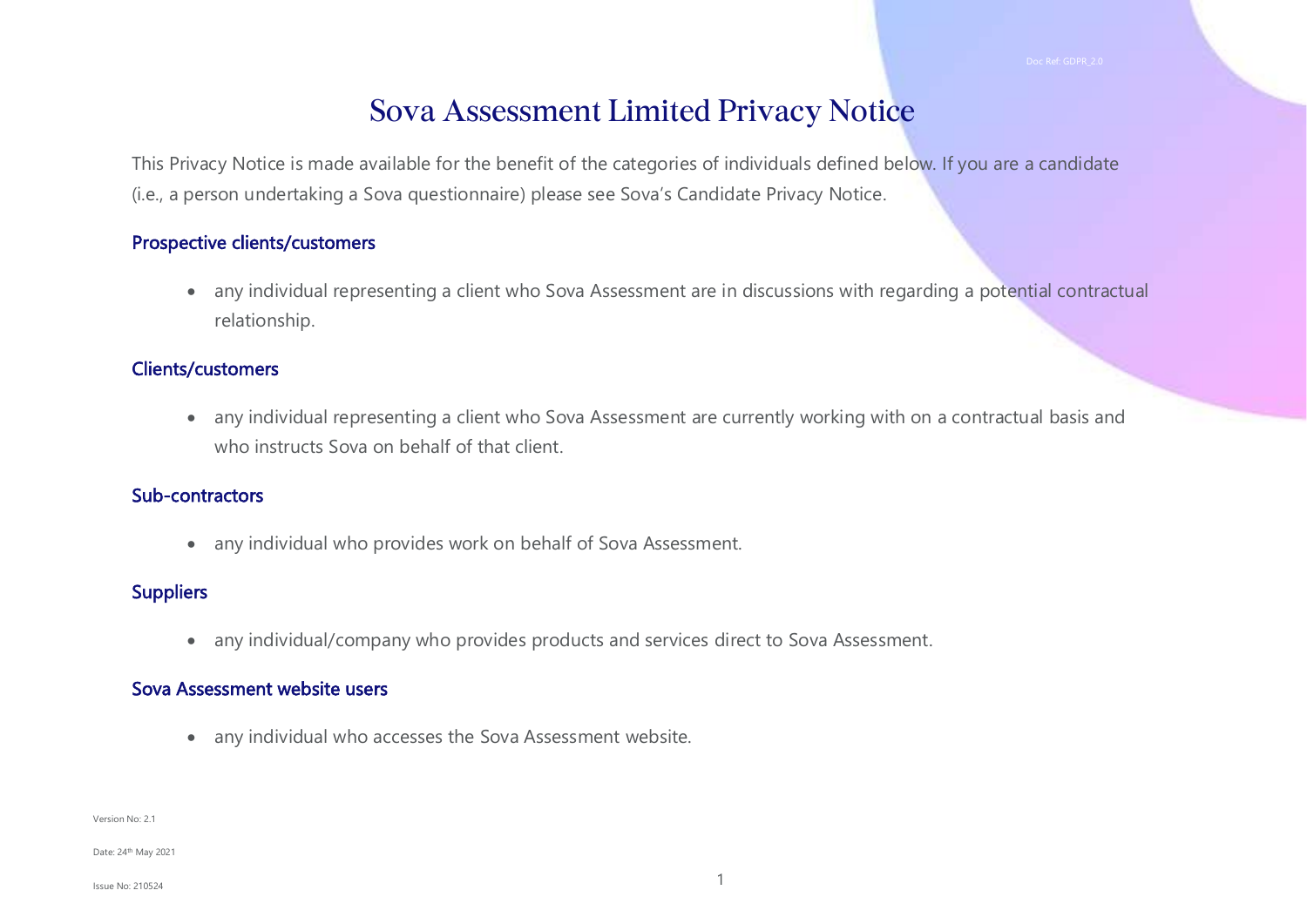Data Protection Legislation means the UK General Data Protection Regulation (UK GDPR), the Data Protection Act 2018 (DPA 2018), the Privacy and Electronic Communications (EC Directive) Regulations 2003 (PECR) and all other applicable UK data protection legislation in force from time to time together with, the EU General Data Protection Regulation (EU GDPR) 2016/679) and all other EU data protection legislation in force from time to time.

The UK GDPR is very similar to the EU GDPR. In this procedure reference to the sole "GDPR" means both the "UK GDPR" and the "EU GDPR".

#### 1. INTRODUCTION

Sova Assessment is committed to acting in compliance with current Data Protection Legislation and therefore, to protecting your privacy.

This Privacy Notice sets out how we process data, and includes:

- our status, for the purposes of Data Protection Legislation.
- the scope and who the notice covers in terms of personal data.
- who we are and who to contact.
- the personal data that we collect and hold on you.
- how we collect this data.
- how we store and use personal data.
- our legal bases for processing your personal data.

#### Version No: 2.1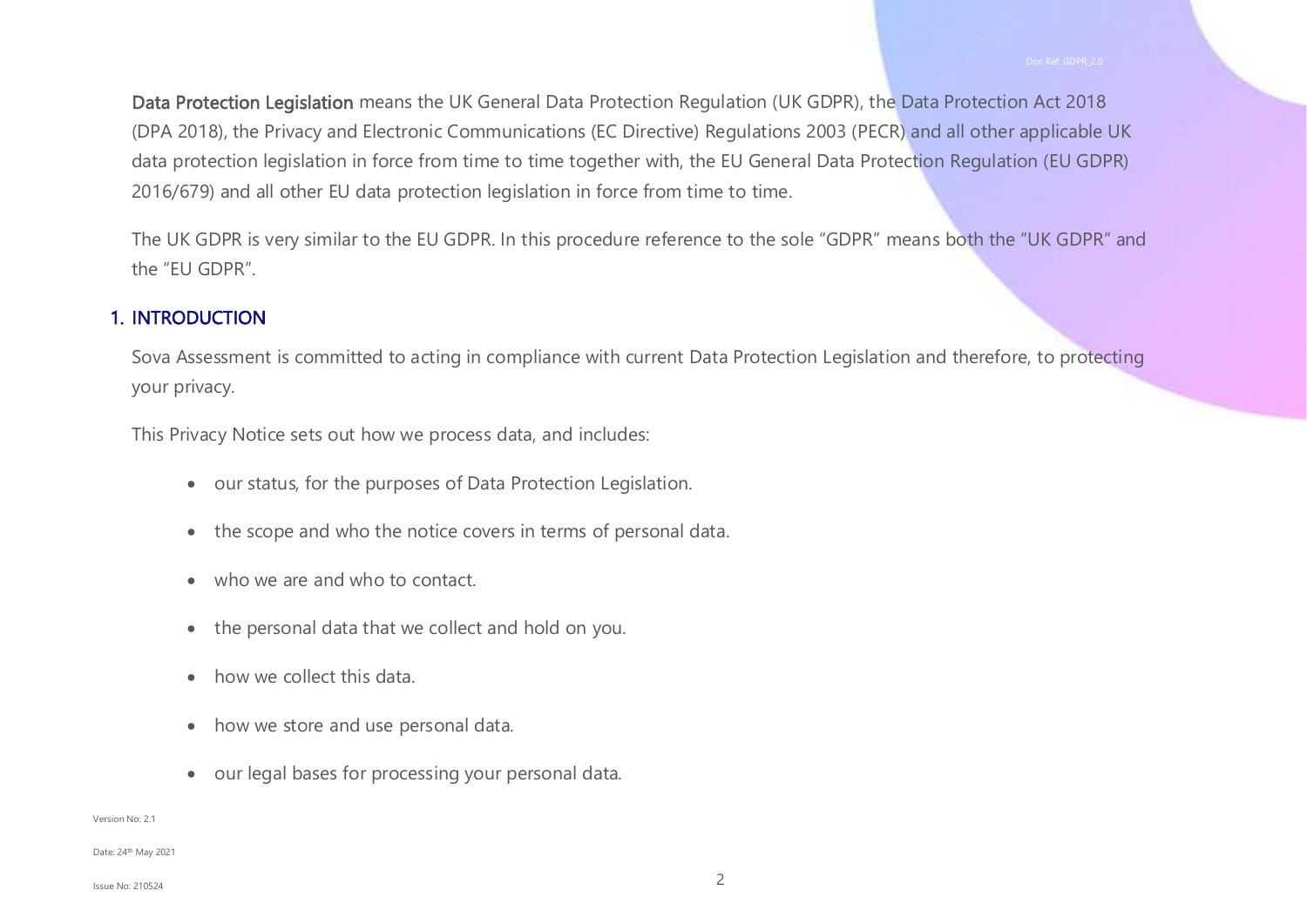- information on transfers to third parties and international transfers.
- your rights as a data subject.

#### 2. DATA PROCESSOR AND DATA CONTROLLER RELATIONSHIP

For the purpose of Data Protection Legislation, Sova Assessment acts as both a Data Processor and a Data Controller. Where we act as a Data Processor, this means that Sova processes your personal data on the instructions of you. Where we act as a Data Controller, this means that Sova determines the purpose for why your personal data is to be used.

#### Individuals representing prospective clients/customers.

• Sova Assessment acts as the Data Controller.

#### Individuals representing clients/customers.

• Sova Assessment acts as the Data Controller.

#### Individuals representing sub-contractors.

• Sova Assesment acts as the Data Controller.

#### Individuals representing suppliers.

• Sova Assesment acts as the Data Controller.

#### Sova Assessment website users.

• Sova Assessment acts as the Data Controller.

#### Version No: 2.1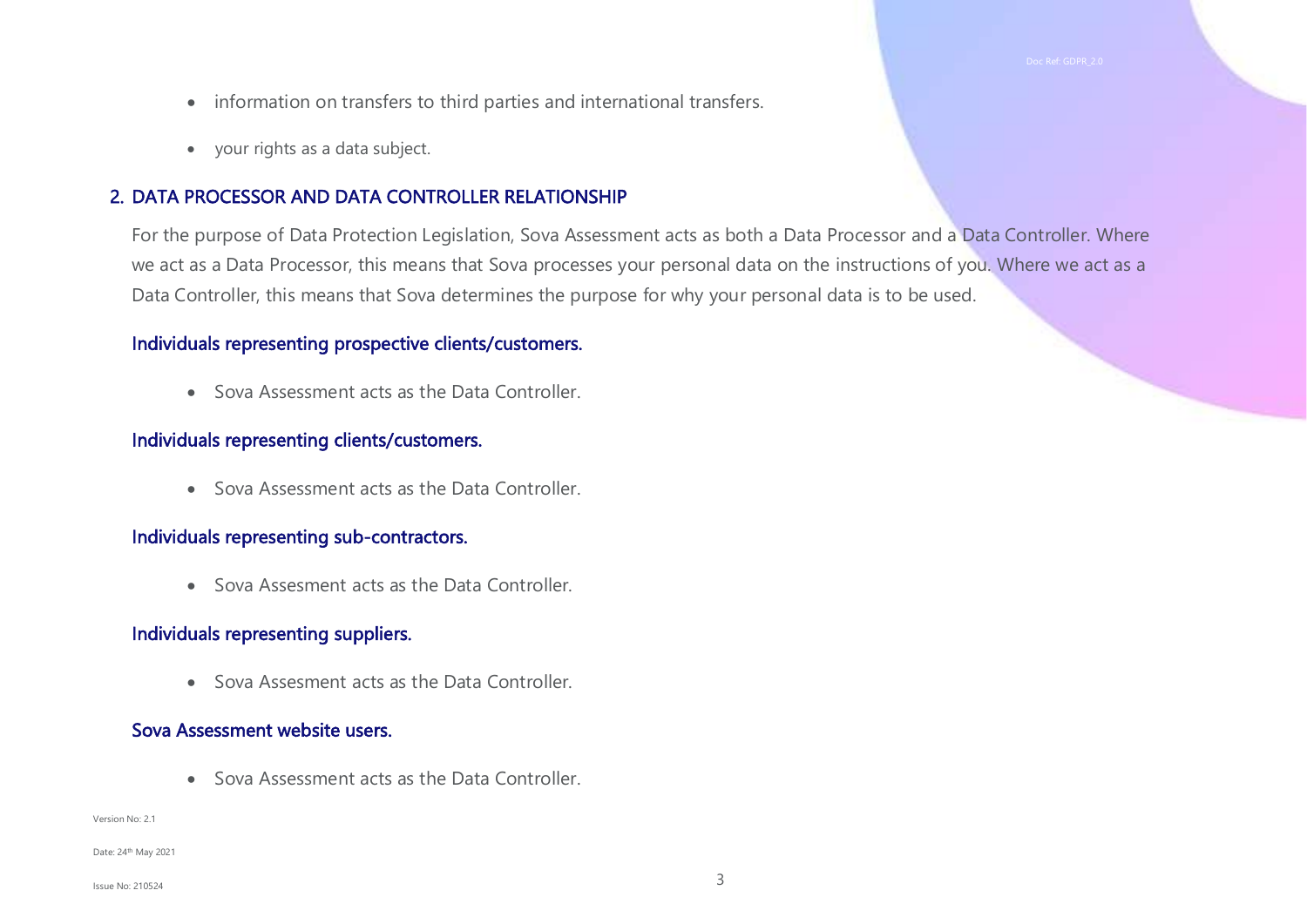#### Candidates (individuals undertaking a Sova Assessment questionnaire).

• Sova Assessment acts as the Data Processor – please see Sova's Candidate Privacy Notice.

#### 3. WHO WE ARE AND WHO TO CONTACT

#### 3.1 Who we are

We are Sova Assessment Limited, a company registered in England whose registered office is at Sterling House, 19/23 High Street, Kidlington, Oxfordshire, England, OX5 2DH.

We are online assessment specialists whose aim is to help employers make accurate and informed decisions; and ensure assessments deliver the best possible experience for candidates. We provide digital assessment solutions, talent management consultancy services alongside a range of bespoke training solutions.

#### 3.2 Responsibilities

At Sova Assessment we have a Data Protection representative who is responsible within our business for ensuring that this notice is made available to all individuals prior to Sova Assessment collecting/processing their personal data.

Our Data Protection representatives can be contacted directly here, using the below contact information.

- compliance@sovaassessment.com
- 0207 947 4330

Sova Assessment has contracted the services of GRCI Law to act as its Data Protection Officer (DPO). Accordingly, Sova Assessment will seek advice, guidance and input from the DPO where necessary.

Version No: 2.1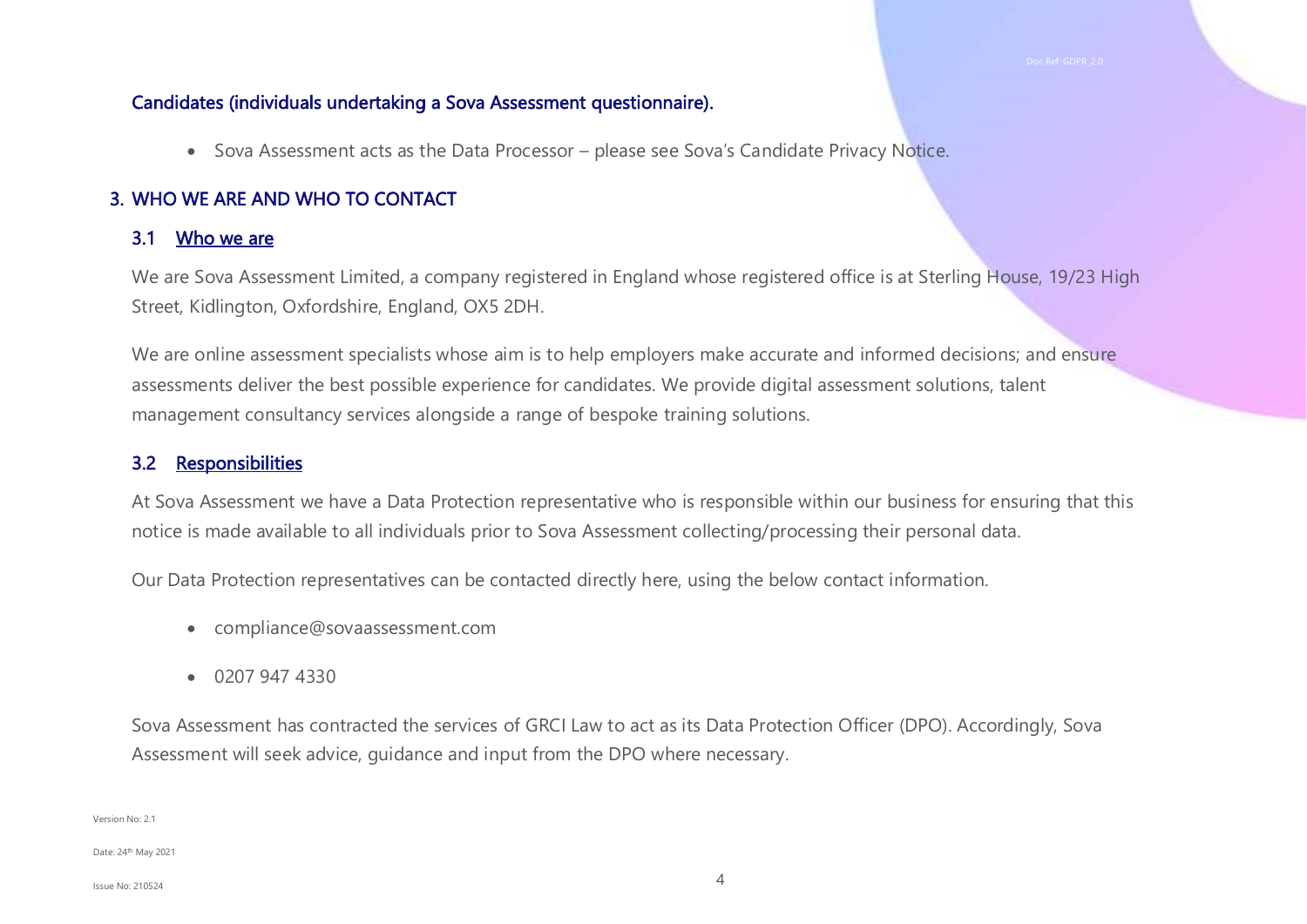#### 4. WHAT PERSONAL DATA WE PROCESS AND THE BASIS FOR PROCESSING IT

The below table illustrates the personal data we process on each category of individuals, for what purpose and the legal basis for processing this data.

## Prospective clients/customers

| Personal data type:                                                                                    | Source:                                         | <b>Purpose:</b>                                                                    | Legal basis:              |
|--------------------------------------------------------------------------------------------------------|-------------------------------------------------|------------------------------------------------------------------------------------|---------------------------|
| Client (company) name                                                                                  | You - during initial<br>contact/communications. | To enable us to<br>respond to your<br>enquiry                                      | Performance of a contract |
| Client contacts/points of reference,<br>including name, email address, contact<br>number and job title | You - during initial<br>contact/communications. | To enable us to<br>respond to your<br>enquiry                                      | Performance of a contract |
| Products and services you are<br>interested in                                                         | You - during initial<br>contact/communications. | To enable us to<br>respond to your<br>enquiry                                      | Performance of a contract |
| Marketing data                                                                                         | You - during initial<br>contact/communications. | To manage your<br>preferences in<br>relation to how we<br>communicate with<br>you. | Consent                   |

Version No: 2.1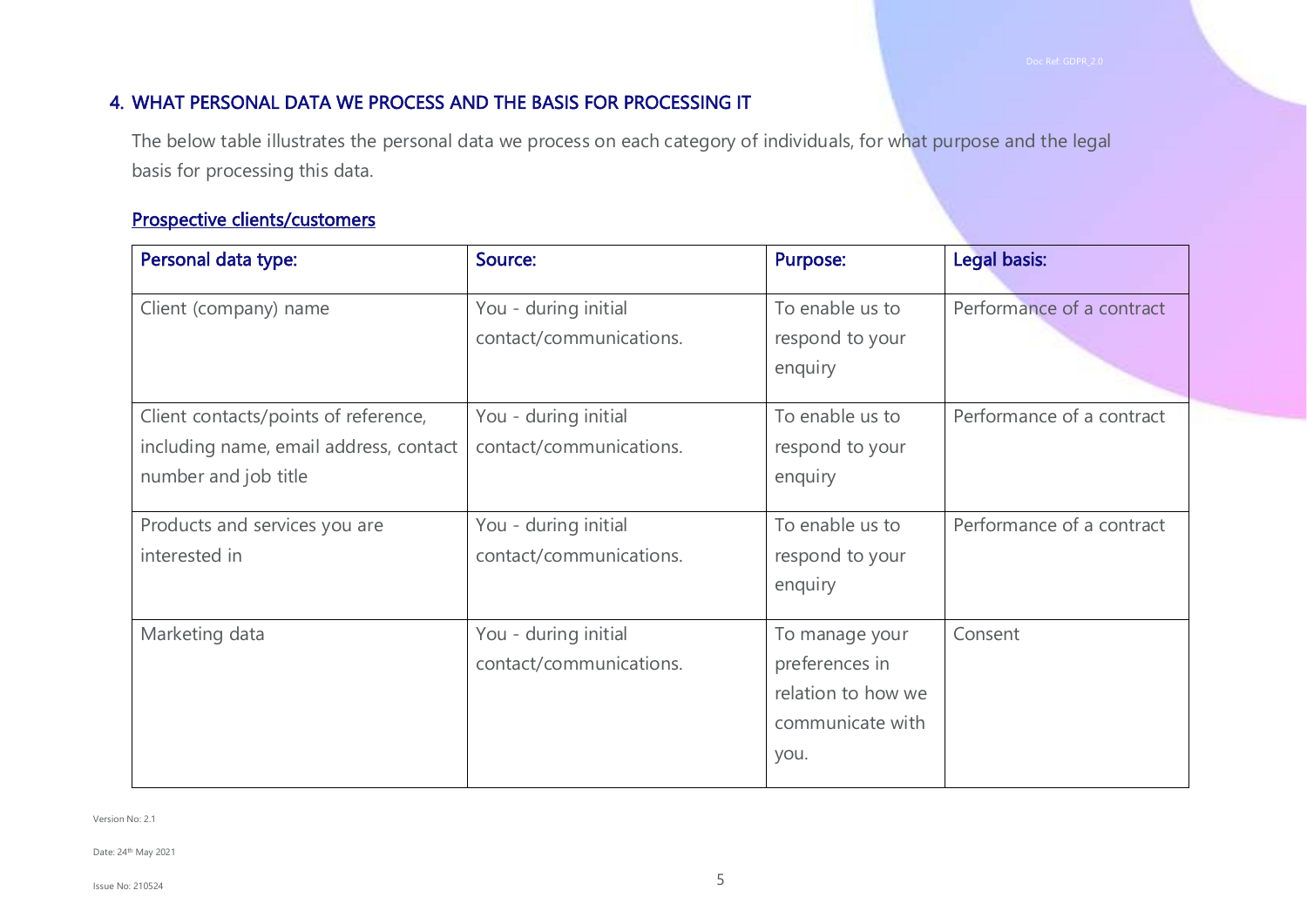#### Clients/customers

| Personal data type:                                                                                    | Source:                                                                                                                | <b>Purpose:</b>                                                                                                                | Legal basis:              |
|--------------------------------------------------------------------------------------------------------|------------------------------------------------------------------------------------------------------------------------|--------------------------------------------------------------------------------------------------------------------------------|---------------------------|
| Client Name, address, and registered<br>company number                                                 | You - during contract<br>negotiations.                                                                                 | To enter into a<br>contract with you as<br>our client.                                                                         | Performance of a contract |
| Client contacts/points of reference,<br>including name, email address, contact<br>number and job title | You - during contract<br>negotiations.<br>Data may also be collected<br>during commencement of<br>additional projects. | For administration<br>purposes – to<br>ensure we have a<br>central point of<br>contact during our<br>business<br>relationship. | Performance of a contract |
|                                                                                                        |                                                                                                                        | For administration<br>$p$ urposes $-$ to<br>ensure we keep you<br>updated about<br>changes to our<br>products and<br>services. |                           |

Version No: 2.1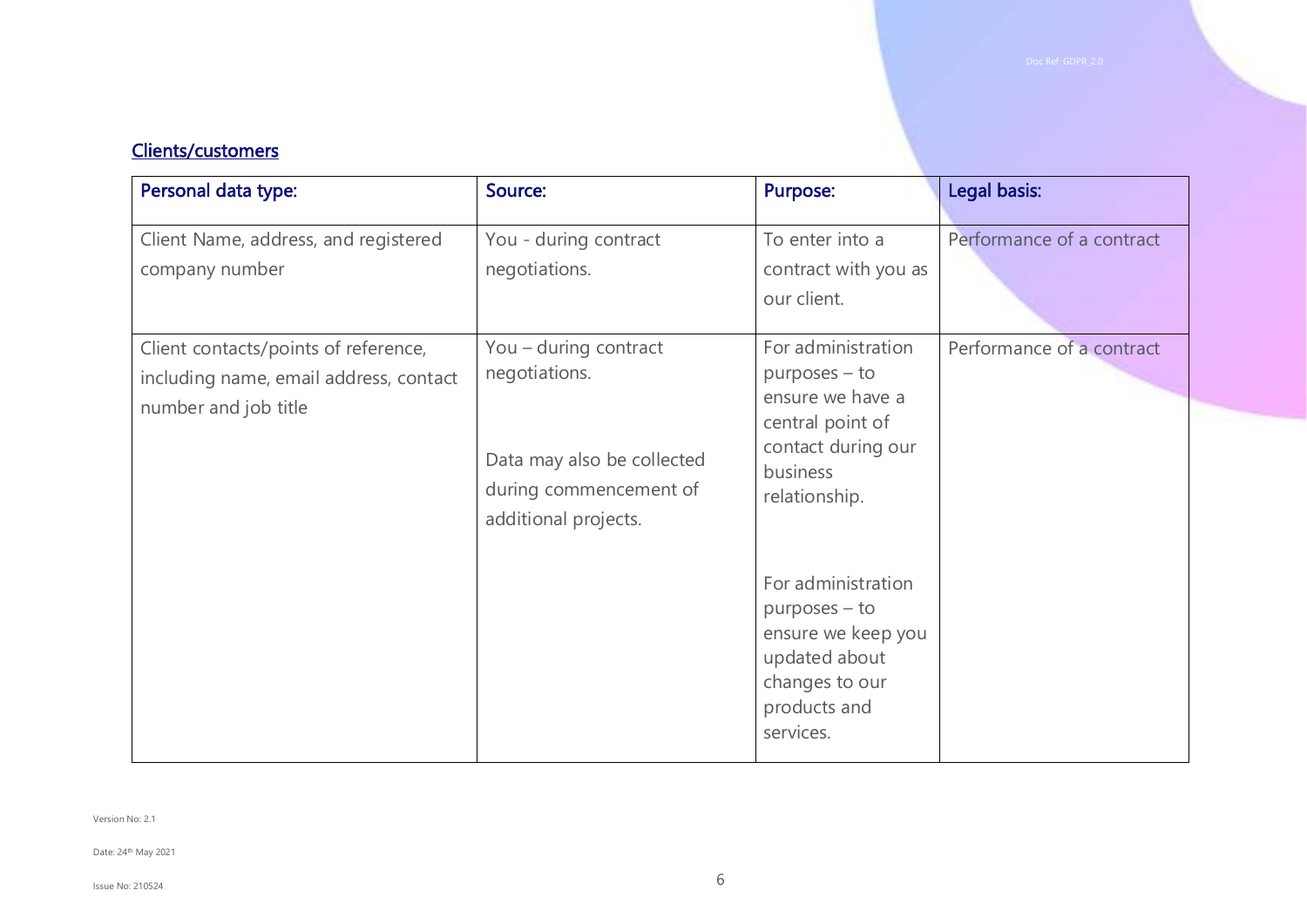Date: 24th May 2021

|                                                                               |                                                                                                                        | Data will also be<br>collected to<br>administer to you a<br>computer-<br>generated invitation<br>which will allow you<br>access to the Sova<br>online platform. |                           |
|-------------------------------------------------------------------------------|------------------------------------------------------------------------------------------------------------------------|-----------------------------------------------------------------------------------------------------------------------------------------------------------------|---------------------------|
| Products and services you have<br>purchased from us                           | You - during contract<br>negotiations.<br>Data may also be collected<br>during commencement of<br>additional projects. | To manage our<br>ongoing business<br>relationship with<br>you.                                                                                                  | Performance of a contract |
| Special terms relating to products and<br>services you have purchased from us | You - during contract<br>negotiations.                                                                                 | For administration<br>purposes - to<br>ensure projects are                                                                                                      | Performance of a contract |

7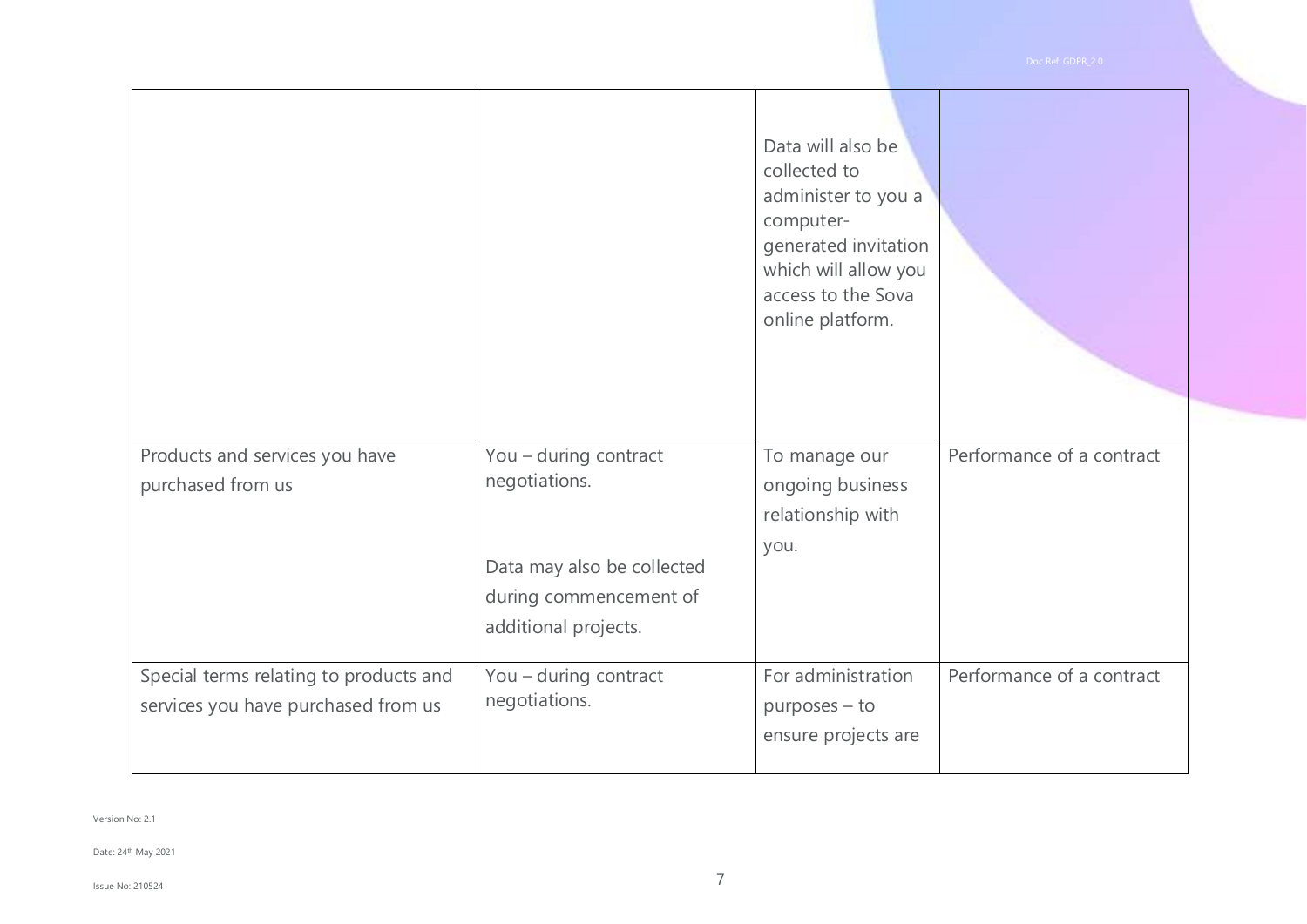|                                                          | Data may also be collected                                                                                             | managed in the way                                                                                                              |                           |
|----------------------------------------------------------|------------------------------------------------------------------------------------------------------------------------|---------------------------------------------------------------------------------------------------------------------------------|---------------------------|
|                                                          | during commencement of                                                                                                 | you have requested.                                                                                                             |                           |
|                                                          | additional projects.                                                                                                   |                                                                                                                                 |                           |
| Feedback on the products and services<br>provided to you | You - during the completion of<br>a project.                                                                           | To manage our<br>ongoing business<br>relationship with<br>you and to ensure<br>our products and<br>services can be<br>improved. | Performance of a contract |
| Financial details, such as a PO number                   | You - during commencement<br>of a project.                                                                             | To facilitate the<br>smooth operation<br>of payment.                                                                            | Performance of a contract |
| Marketing data                                           | You - during contract<br>negotiations.<br>Data may also be collected<br>during commencement of<br>additional projects. | To manage your<br>preferences in<br>relation to how we<br>communicate with<br>you.                                              | Legitimate Interests      |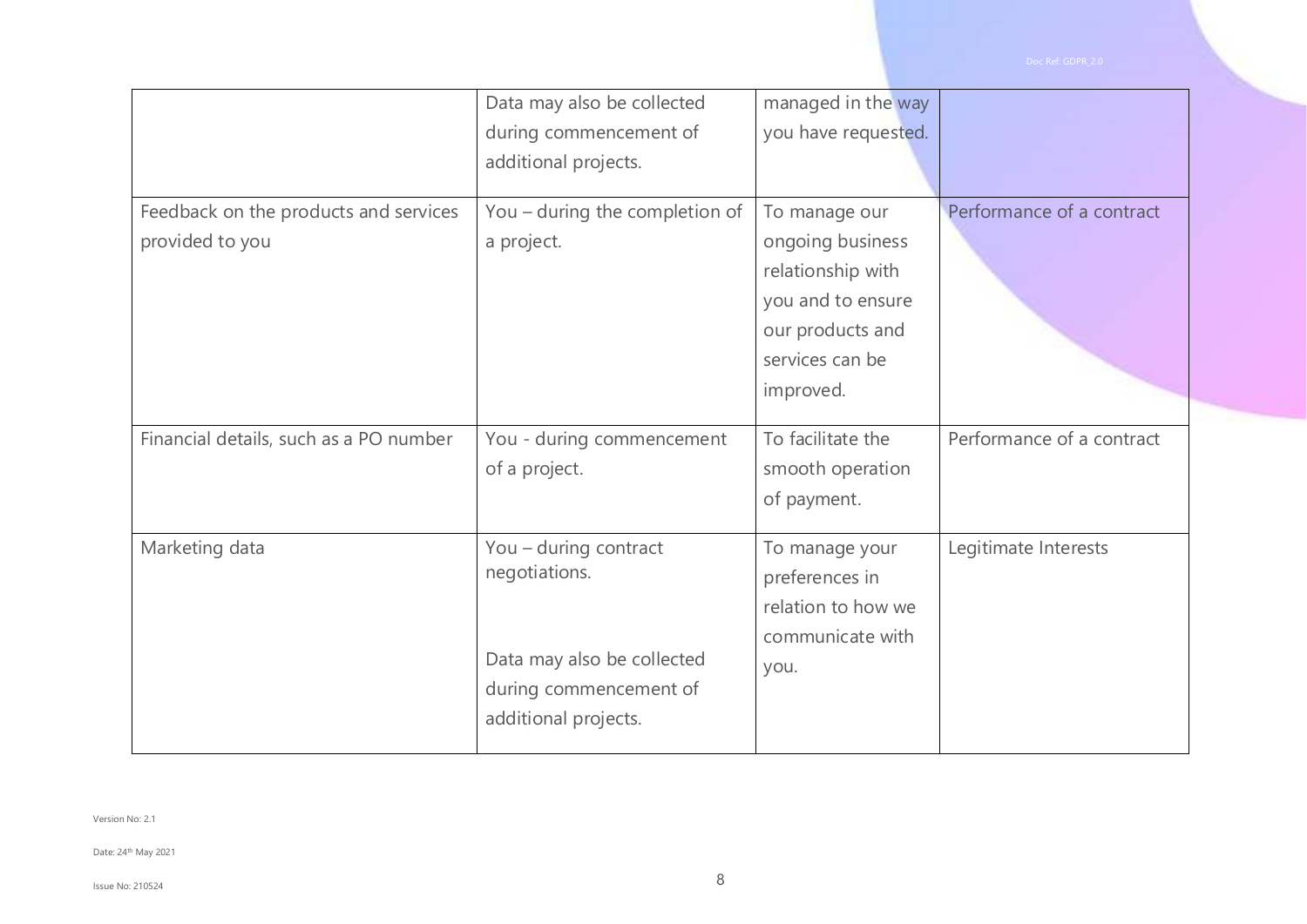| Username or similar identifier | Automatically generated from   | To administer to     | Legitimate Interests |
|--------------------------------|--------------------------------|----------------------|----------------------|
|                                | our online assessment platform | you a computer-      |                      |
|                                |                                | generated invitation |                      |
|                                |                                | which will allow you |                      |
|                                |                                | access to the Sova   |                      |
|                                |                                | online platform.     |                      |
|                                |                                |                      |                      |

## Sub-contractors (Associates working on behalf of Sova)

| Personal data type:                                                                   | Source:                                                                                            | <b>Purpose:</b>                       | Legal basis:              |
|---------------------------------------------------------------------------------------|----------------------------------------------------------------------------------------------------|---------------------------------------|---------------------------|
| Name, email address and contact<br>number                                             | You - when we begin initial<br>communications regarding<br>partnership.                            | To enter into a<br>contract with you. | Performance of a contract |
|                                                                                       | Data may also be collected<br>during contract negotiations.                                        |                                       |                           |
| Company address, registration number<br>and VAT, or TI (Tax Identification)<br>number | You – during contract<br>negotiations and/or submission<br>of request for payment for<br>services. | To enter into a<br>contract with you. | Legal obligation          |

Version No: 2.1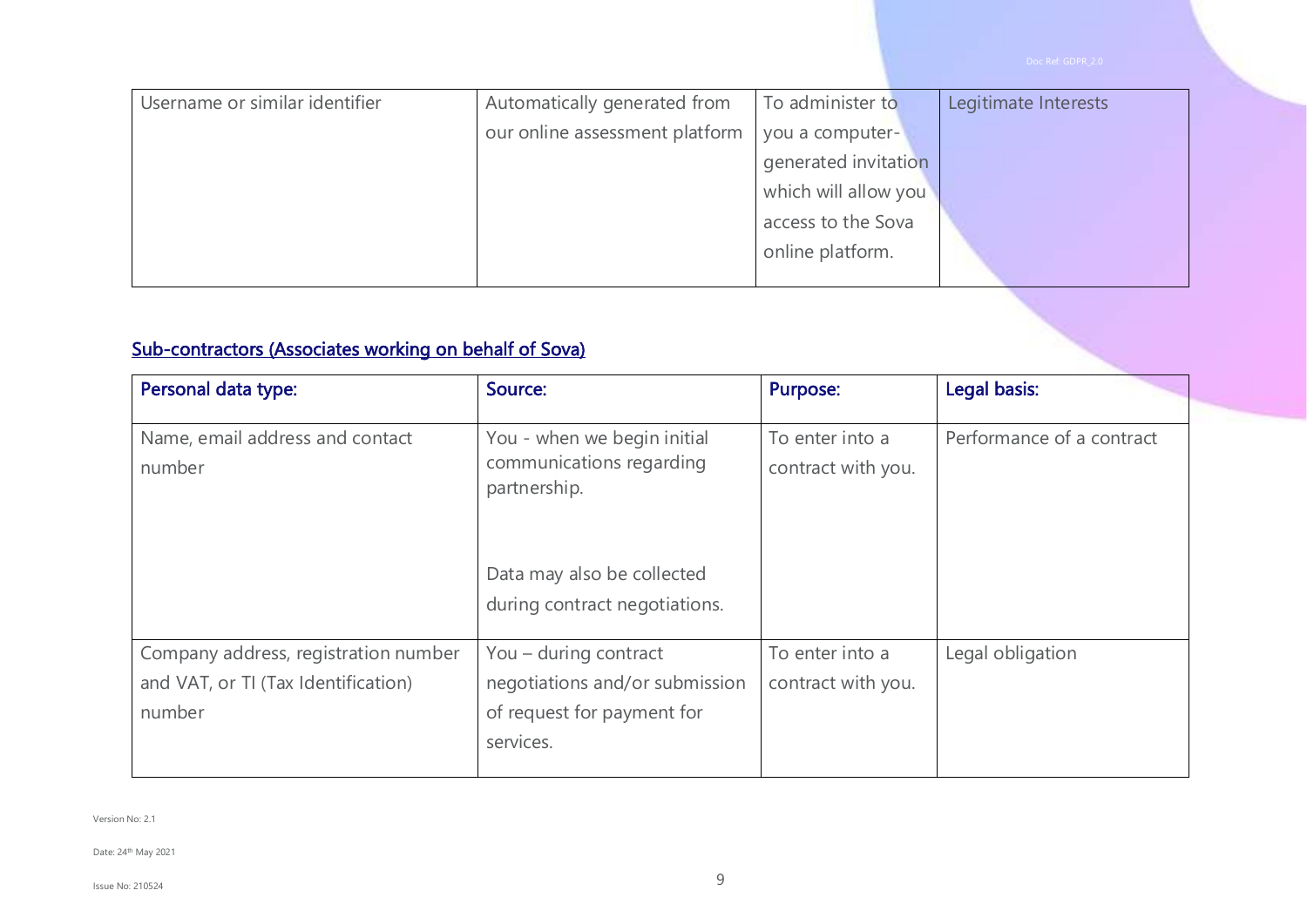| Insurance Information                         | You - when we begin initial                                             | To enter into a                                                                                  | Performance of a contract |
|-----------------------------------------------|-------------------------------------------------------------------------|--------------------------------------------------------------------------------------------------|---------------------------|
|                                               | communications regarding                                                | contract with you.                                                                               |                           |
|                                               | partnership.                                                            |                                                                                                  |                           |
| Fees                                          | You - when we begin initial<br>communications regarding<br>partnership. | To enter into a<br>contract with you.                                                            | Performance of a contract |
|                                               | Data may also be collected<br>during contract negotiations.             |                                                                                                  |                           |
| <b>Bank details</b>                           | You - when we begin initial<br>communications regarding<br>partnership. | To facilitate<br>payment for the<br>products and<br>services provided                            | Performance of a contract |
|                                               | Data may also be collected<br>during contract negotiations.             | by you.                                                                                          |                           |
| Information gathered and entered into<br>a CV | You - when we begin initial<br>communications regarding<br>partnership. | To provide to us an<br>overview of your<br>knowledge and<br>experience which<br>helps us to make | Legitimate Interest       |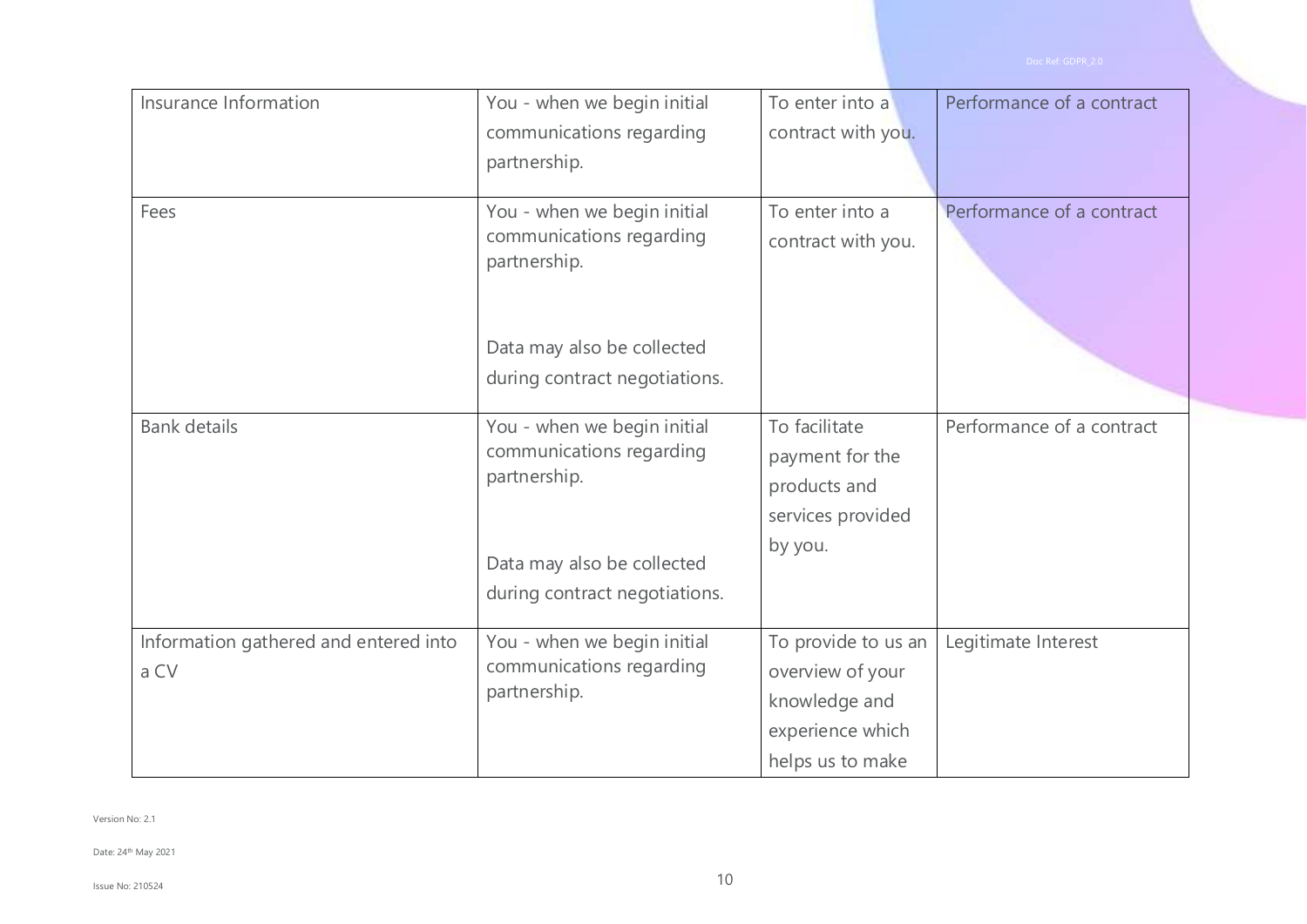|                                                               | Data may also be collected<br>during contract negotiations.                                                                            | accurate and<br>informed decisions<br>on your ability to<br>work on a<br>particular area of<br>work or project.                                                                                                     |                     |
|---------------------------------------------------------------|----------------------------------------------------------------------------------------------------------------------------------------|---------------------------------------------------------------------------------------------------------------------------------------------------------------------------------------------------------------------|---------------------|
| Details on education and employment<br>history                | You - when we begin initial<br>communications regarding<br>partnership.<br>Data may also be collected<br>during contract negotiations. | To provide to us an<br>overview of your<br>knowledge and<br>experience which<br>helps us to make<br>accurate and<br>informed decisions<br>on your ability to<br>work on a<br>particular area of<br>work or project. | Legitimate Interest |
| Portfolio of work and confirmation of<br>skills and expertise | You - when we begin initial<br>communications regarding<br>partnership.                                                                | To provide to us an<br>overview of your<br>knowledge and                                                                                                                                                            | Legitimate Interest |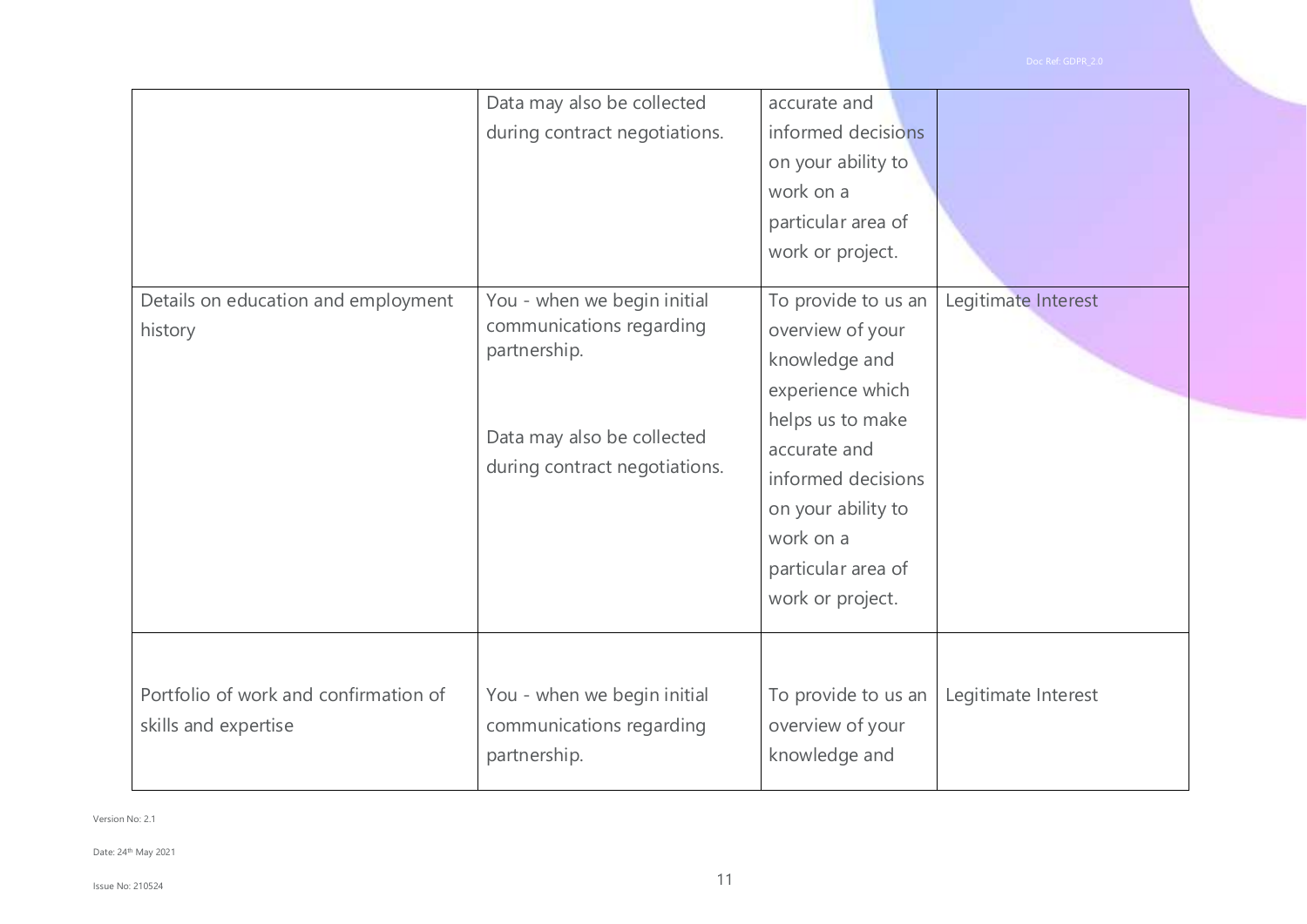|                                                                | Data may also be collected<br>during contract negotiations.                          | experience which<br>helps us to make<br>accurate and<br>informed decisions<br>on your ability to<br>work on a<br>particular area of<br>work or project. |                           |
|----------------------------------------------------------------|--------------------------------------------------------------------------------------|---------------------------------------------------------------------------------------------------------------------------------------------------------|---------------------------|
| Information included in a biography,<br>including a photograph | You - once the contract is<br>complete and prior to<br>appointment of first project. | To provide to our<br>client an overview<br>of your knowledge<br>and experience<br>which enables you<br>to work on a<br>particular project.              | Legitimate Interest       |
| Expense details and receipts                                   | You - upon completion of a<br>project                                                | To facilitate<br>payment for the<br>products and<br>services provided<br>by you.                                                                        | Performance of a contract |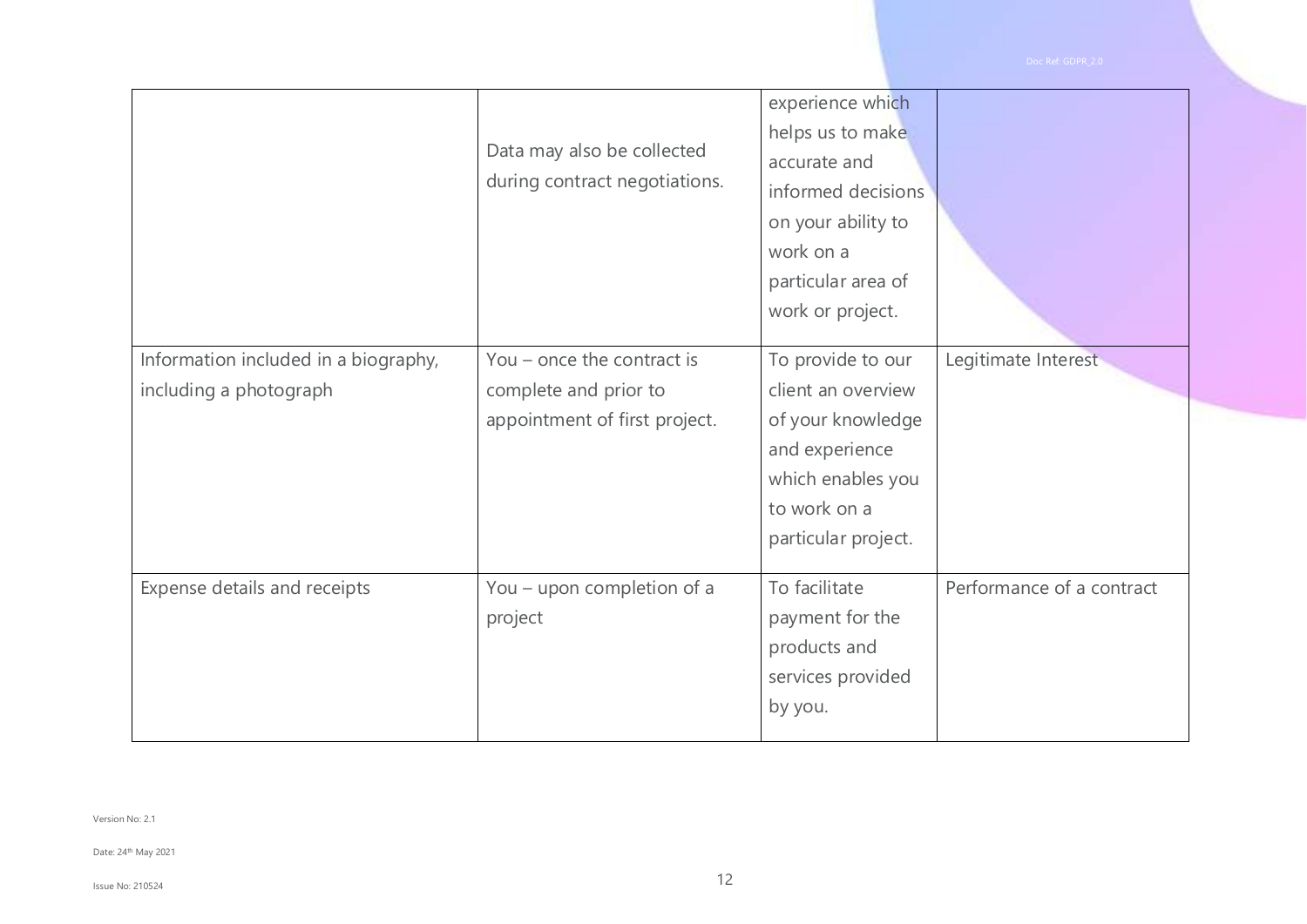## **Suppliers**

| Personal data type:                                                                               | Source:                                                                                               | <b>Purpose:</b>                                                                                                  | Legal basis:              |
|---------------------------------------------------------------------------------------------------|-------------------------------------------------------------------------------------------------------|------------------------------------------------------------------------------------------------------------------|---------------------------|
| Company name and address                                                                          | You - when we begin initial<br>communications regarding<br>partnership.                               | To enter into a<br>contract with you.                                                                            | Performance of a contract |
|                                                                                                   | Data may also be collected<br>during contract negotiations.                                           |                                                                                                                  |                           |
| Company registration number and<br>VAT number                                                     | You - during contract<br>negotiations and/or submission<br>of request for payment for<br>services.    | To enter into a<br>contract with you.                                                                            | Performance of a contract |
| Supplier contacts and points of<br>reference, including name, email<br>address and contact number | You - when we begin initial<br>communications regarding<br>partnership.<br>Data may also be collected | For administration<br>$p$ urposes – to<br>ensure we have a<br>central point of<br>contact during our<br>business | Performance of a contract |
|                                                                                                   | during contract negotiations.                                                                         | relationship.                                                                                                    |                           |

Version No: 2.1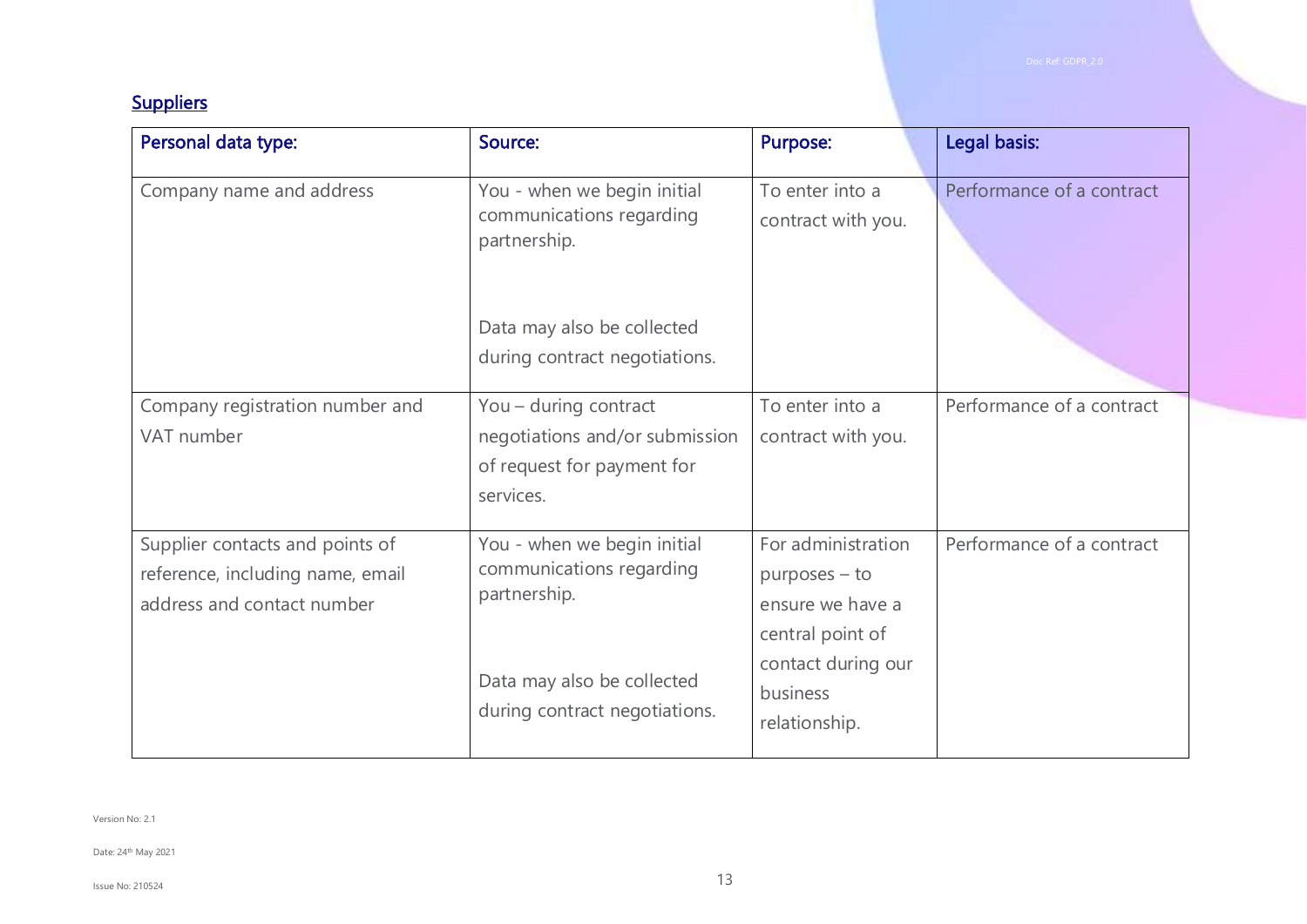| Fees                                          | You - when we begin initial<br>communications regarding<br>partnership.<br>Data may also be collected<br>during contract negotiations. | To enter into a<br>contract with you.                                            | Performance of a contract |
|-----------------------------------------------|----------------------------------------------------------------------------------------------------------------------------------------|----------------------------------------------------------------------------------|---------------------------|
| Financial details, including bank<br>details. | You - when we begin initial<br>communications regarding<br>partnership.<br>Data may also be collected<br>during contract negotiations. | To facilitate<br>payment for the<br>products and<br>services provided by<br>you. | Performance of a contract |
| Expense details and receipts                  | You - upon completion of a<br>project                                                                                                  | To facilitate<br>payment for the<br>products and                                 | Performance of a contract |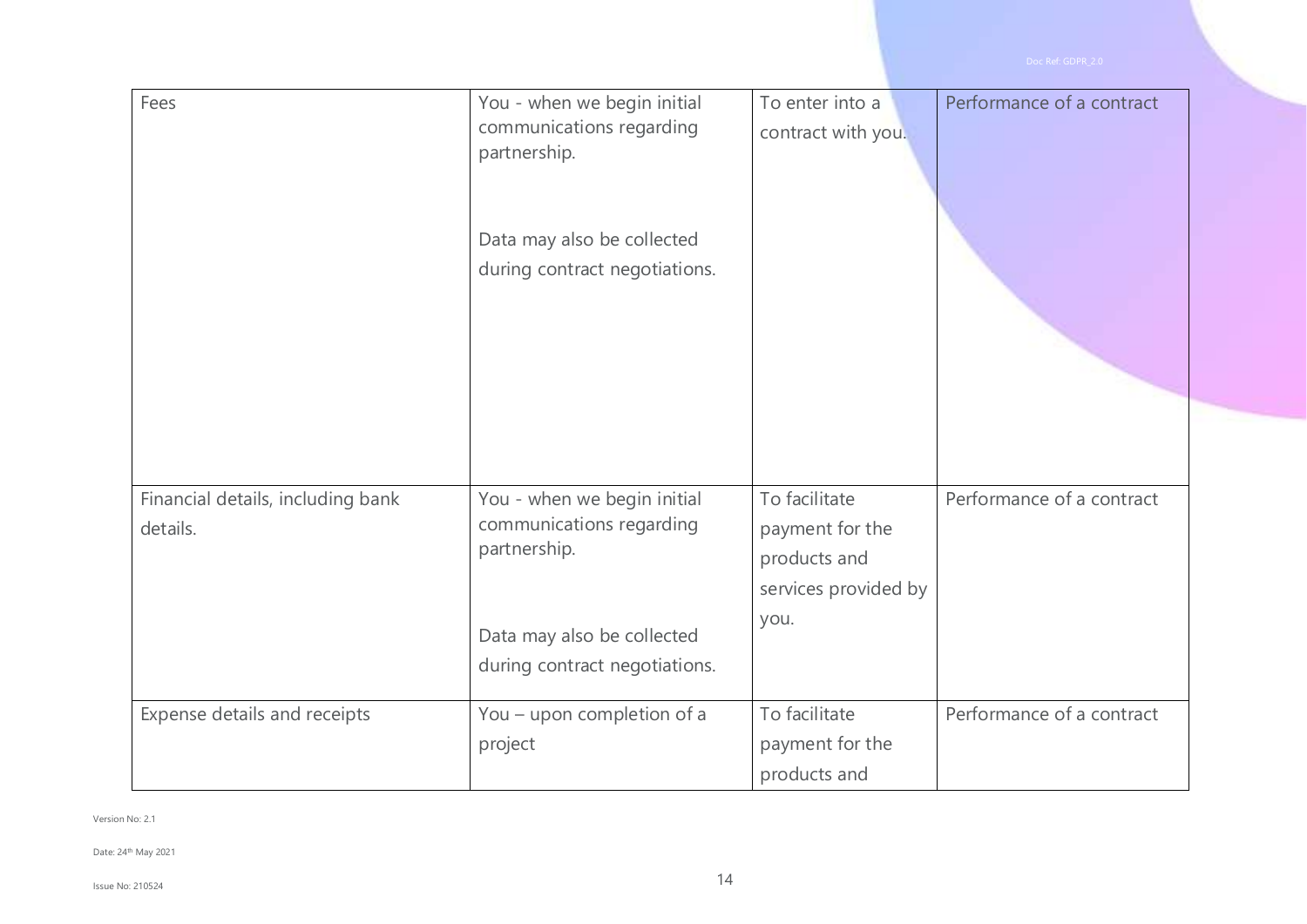|                                                       |                                                                                                                                        | services provided by<br>you.                                                                                                                                    |                     |
|-------------------------------------------------------|----------------------------------------------------------------------------------------------------------------------------------------|-----------------------------------------------------------------------------------------------------------------------------------------------------------------|---------------------|
| Details on products and services you<br>provide to us | You - when we begin initial<br>communications regarding<br>partnership.<br>Data may also be collected<br>during contract negotiations. | To manage the<br>ongoing business<br>relationship and to<br>help us identify<br>whether any<br>additional products<br>and services will be<br>beneficial to us. | Legitimate Interest |

#### Website Users

| Personal data type:                       | Source:                                                  | Purpose:                                               | Legal basis: |
|-------------------------------------------|----------------------------------------------------------|--------------------------------------------------------|--------------|
| Name, email address and contact<br>number | You – when you request to<br>contact us via our website. | To enable us to<br>respond to your<br>website enquiry. | Consent      |
| Job title                                 | You – when you request to<br>contact us via our website. | To enable us to<br>respond to your<br>website enquiry. | Consent      |

Version No: 2.1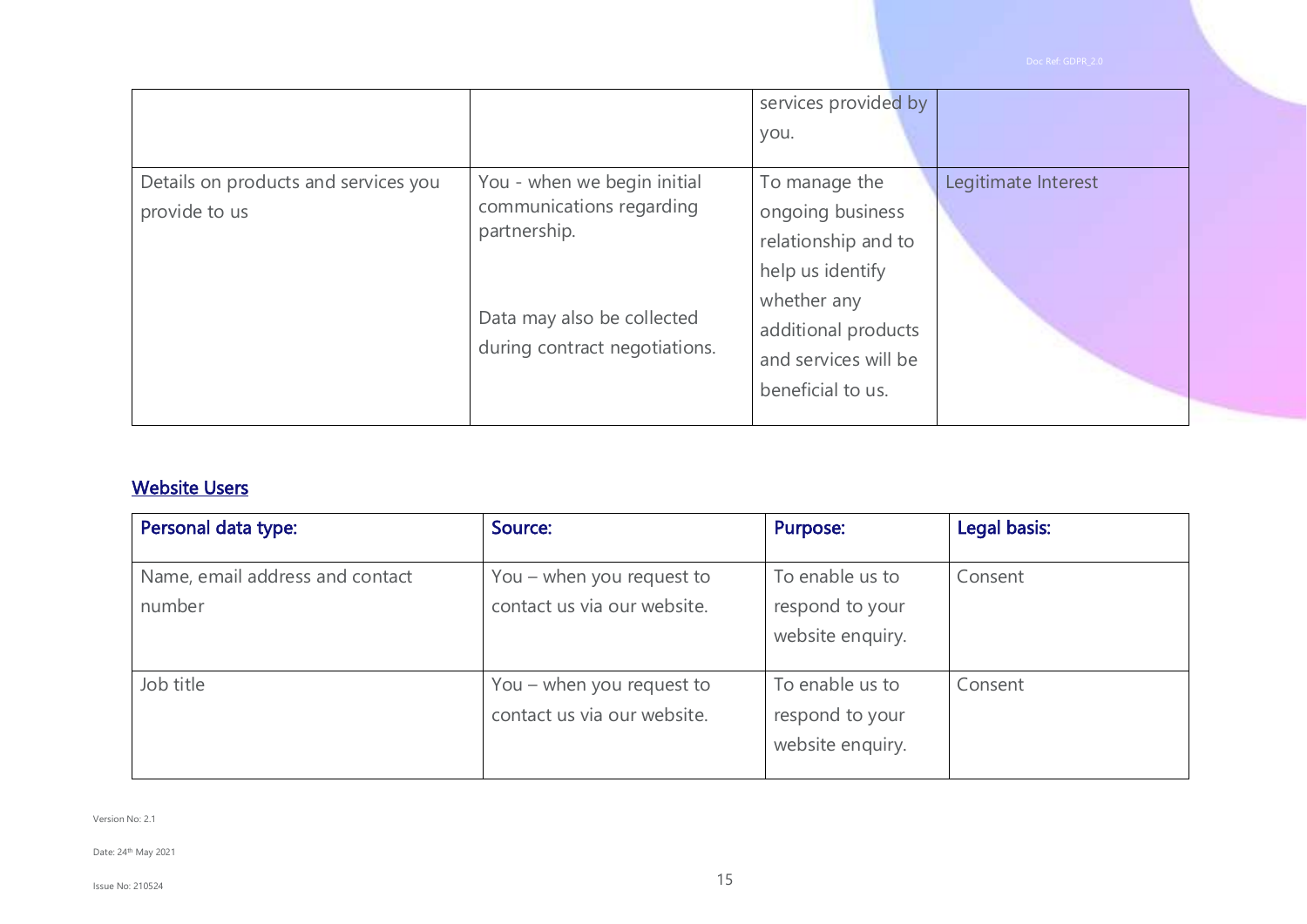| Company whom you work for or are<br>associated with                                     | You - when you request to<br>contact us via our website. | To enable us to<br>respond to your<br>website enquiry.<br>We also process<br>this data, so we are<br>able to review if we<br>have an existing<br>relationship with<br>you in order to<br>assign the most<br>relevant person to<br>your query. | Consent |
|-----------------------------------------------------------------------------------------|----------------------------------------------------------|-----------------------------------------------------------------------------------------------------------------------------------------------------------------------------------------------------------------------------------------------|---------|
| Details relating to a specific query<br>around products and services provided<br>by us. | You - when you request to<br>contact us via our website. | To enable us to<br>respond to your<br>website enquiry.                                                                                                                                                                                        | Consent |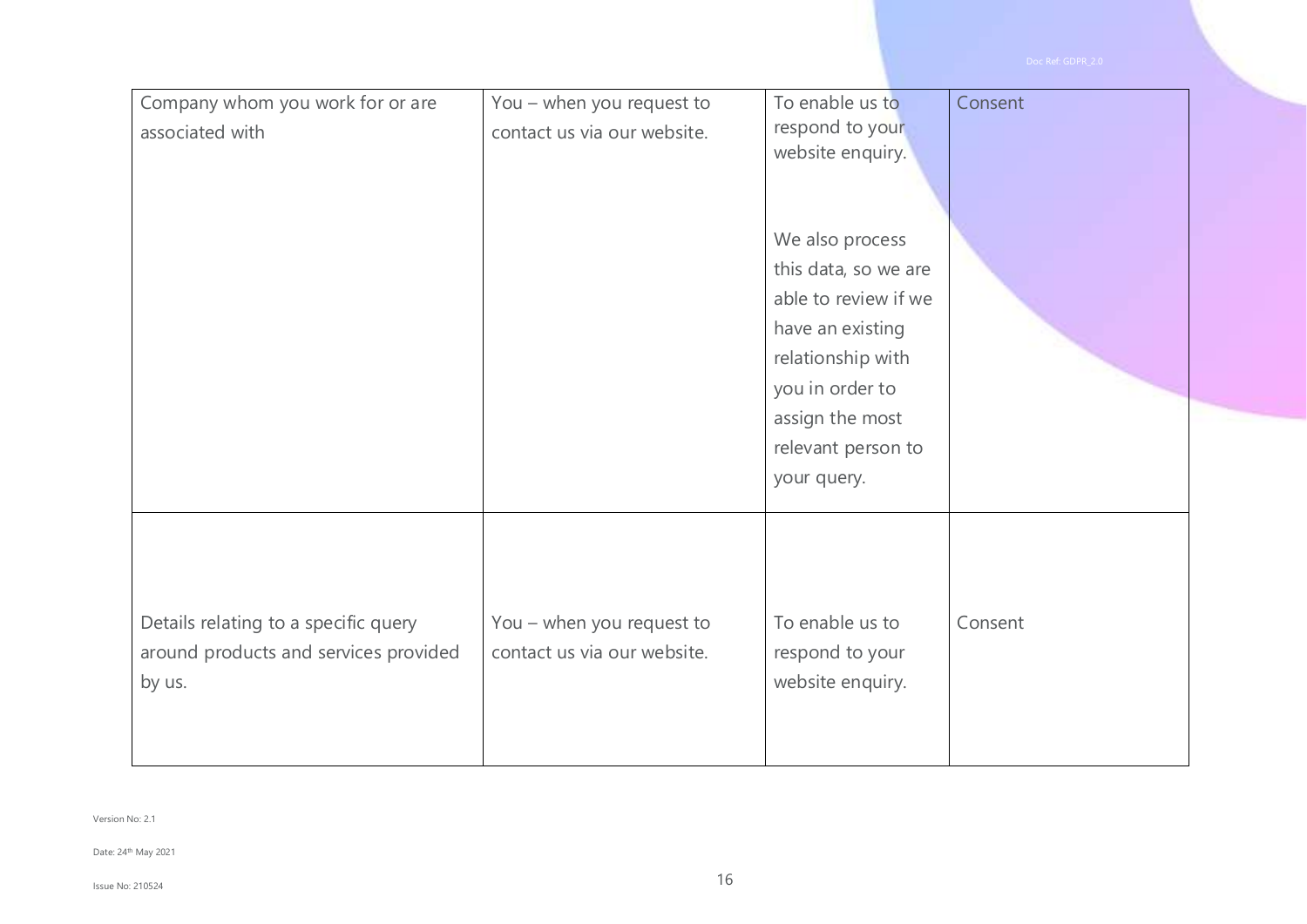| Technical data including IP address and<br>any other data that is used to access our<br>website | You - when you access the Sova<br>website.                                                                                    | To enable the<br>efficient functioning<br>of our website.                          | Consent |
|-------------------------------------------------------------------------------------------------|-------------------------------------------------------------------------------------------------------------------------------|------------------------------------------------------------------------------------|---------|
| Marketing data, including date of<br>subscription and communication<br>preferences              | You - when you opt-in to<br>receive our newsletter and any<br>other communications<br>regarding our products and<br>services. | To manage your<br>preferences in<br>relation to how we<br>communicate with<br>you. | Consent |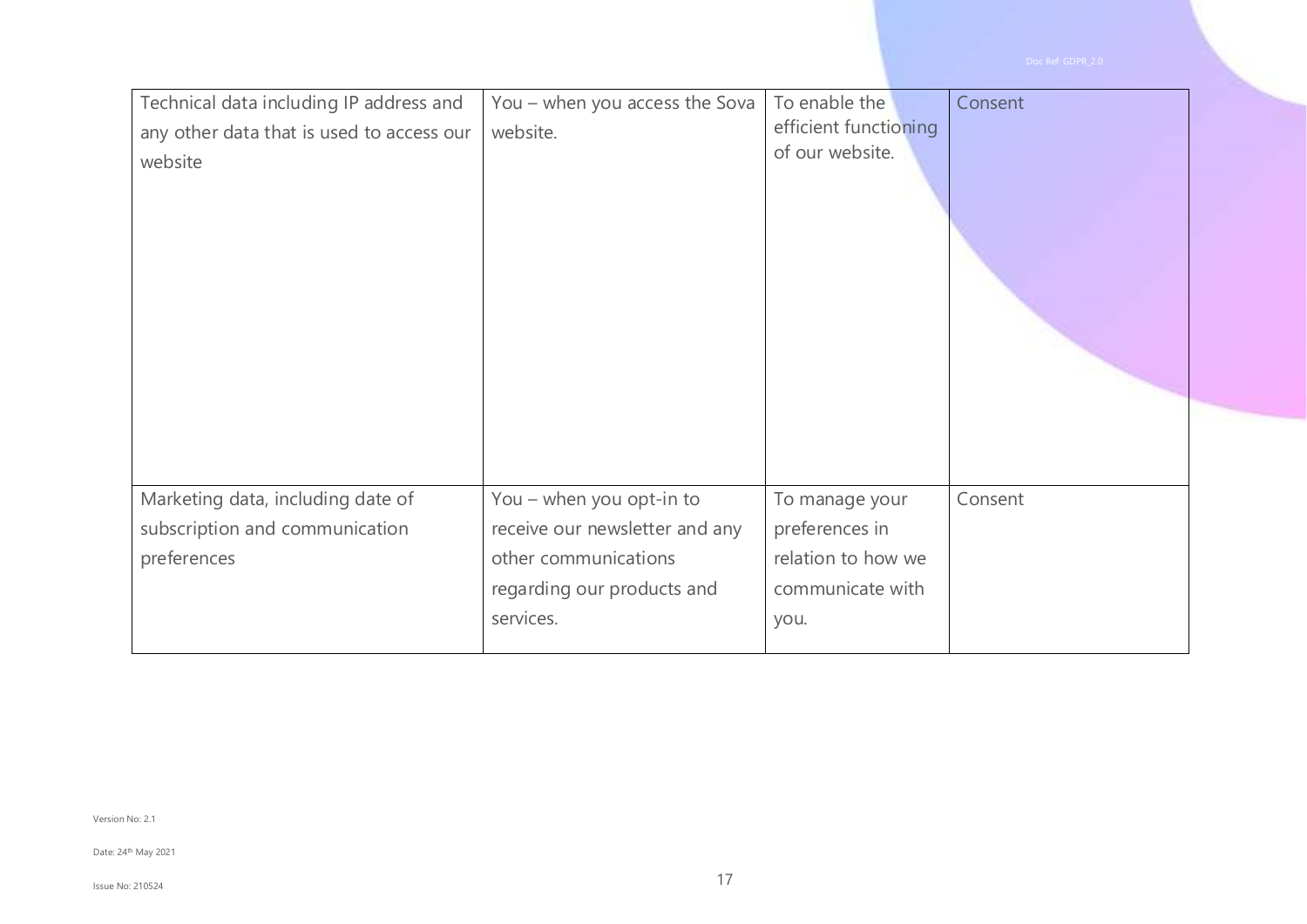#### 5. SPECIAL CATEGORIES OF DATA

Special category data is only that which is provided by you, the data subject. We do not process special categories of data.

#### 6. CONSENT

Consent is required where we process technical data including your IP address and any other associated technical information. Such consent is obtained when you provide consent via our website and/or online platform.

Consent is also required for the processing of marketing data. Such consent is obtained during the beginning of our business relationship and/or when you provide consent via our website.

You may withdraw consent at any time by contacting our Data Protection representatives, using the below contact information.

- compliance@sovaassessment.com
- 0207 947 4330

#### 7. DISCLOSURE

Sova Assessment may share your data with third parties and for the purposes set out below:

#### Subsidiaries of Sova Assessment

• any of our subsidiaries whereby products and services have been rendered for utilisation outside the scope of Sova UK.

Version No: 2.1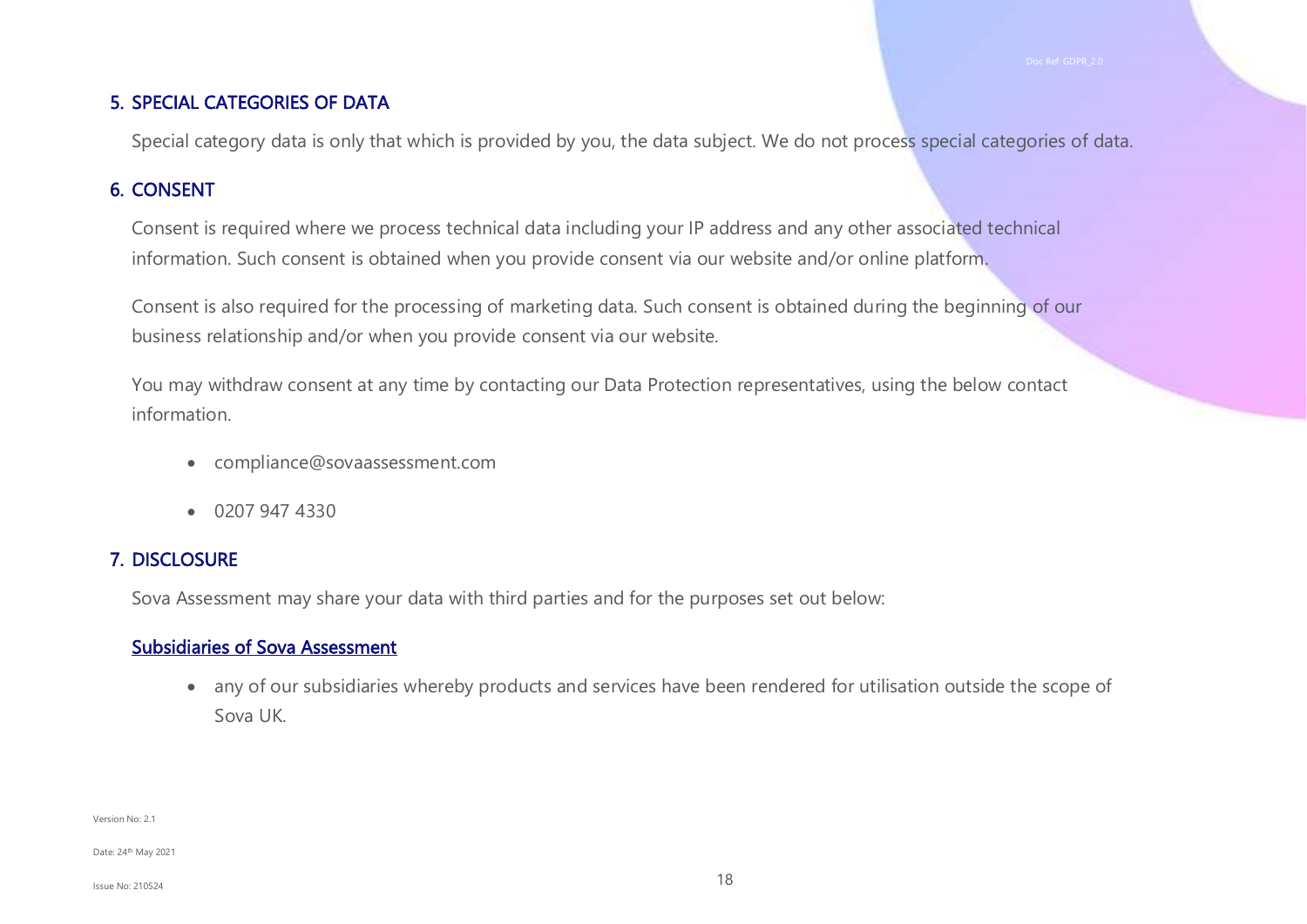- any of our subsidiaries whereby products and services are required for the purpose of completing a particular project which is outside of the UK.
- any of our subsidiaries whereby an enquiry is most suited to business operations outside of the UK.

#### Third parties (acting as sub-processors)

- sub-contractors who provide services on our behalf.
- suppliers who provide IT, system administration and platform services to us, as well as suppliers providing any other services connected to the service we provide.

As required by Data Protection Legislation, any sharing of personal data is subject to appropriate confidentiality obligations and safeguards, as per the below.

- relevant contractual clauses are in operation to ensure third party due diligence in relation to data security.
- third party processes are checked to ensure appropriate safeguards are adopted.

| Personal data type:                      | Legal basis for processing: |
|------------------------------------------|-----------------------------|
| Subsidiaries of Sova Assessment          | Performance of a contract   |
|                                          | Legitimate Interest         |
| Third parties (acting as sub-processors) | Performance of a contract   |

Version No: 2.1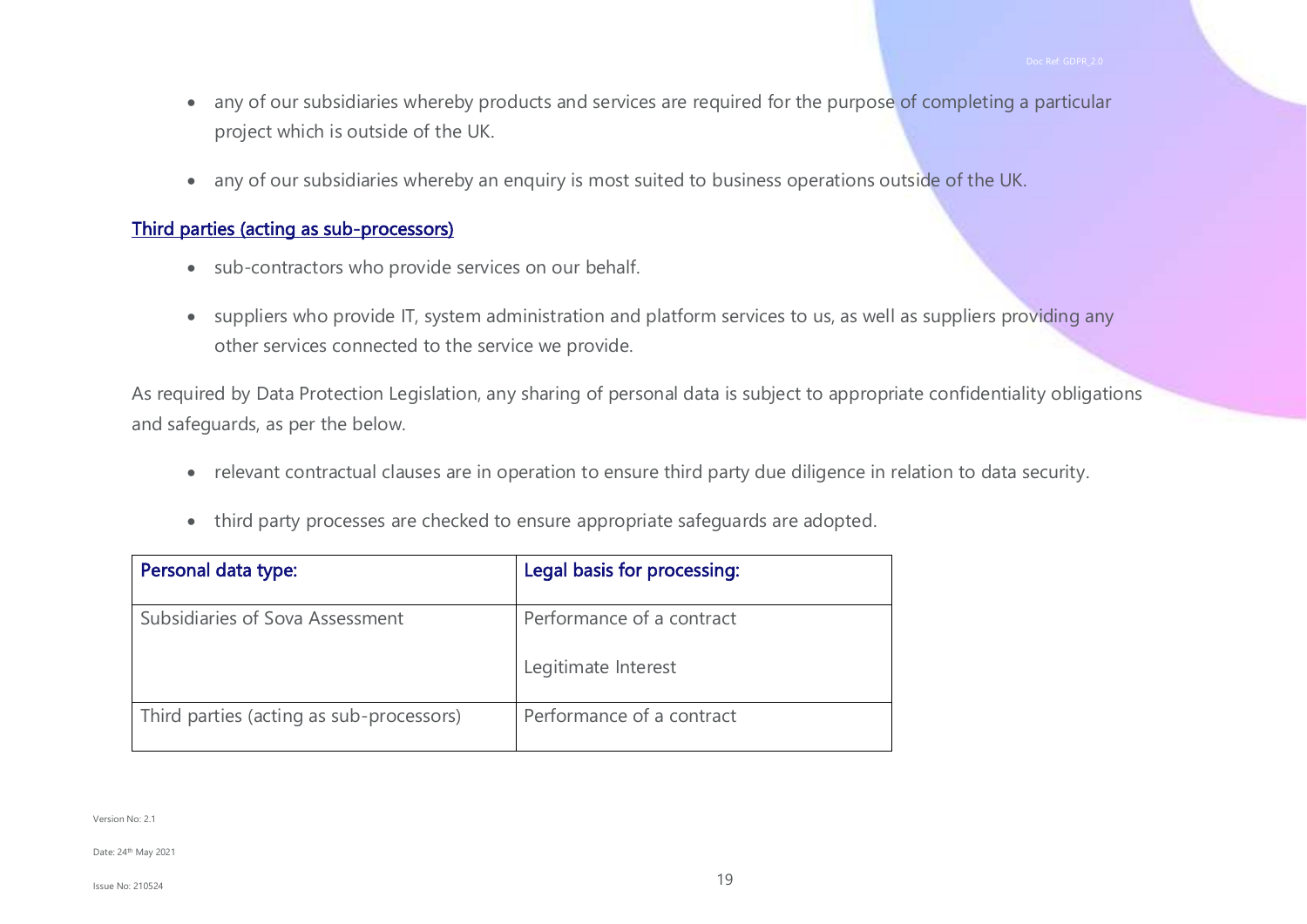#### 8. INTERNATIONAL TRANSFERS OF PERSONAL DATA

Where personal data is transferred outside the UK and EEA (which includes all EU countries plus Iceland, Liechtenstein and Norway), we take all reasonably necessary measures to ensure that the protection offered by the GDPR will travel with the data and, that your data is treated securely and in accordance with this Privacy Notice and the requirements of Data Protection Legislation. This means that when exporting data abroad, we will ensure one of the following measures are adhered to:

- the non-UK/non-EU country's protections are deemed adequate by the EU.
- relevant contractual clauses are in operation to ensure third party due diligence in relation to data security.
- third party processes are checked to ensure appropriate safeguards are adopted.
- specific grounds for the transfer (derogations) such as the consent of the individual are applicable.

#### 9. RETENTION PERIOD

Sova Assessment will process personal data for as long as necessary to fulfil the purposes for which the data was collected.

| Record                                     | <b>Retention Period</b>                     |
|--------------------------------------------|---------------------------------------------|
|                                            |                                             |
| Client Contracts, agreements, and other    | For the length of the contract or agreement |
| arrangements                               | and 6 years afterwards                      |
|                                            |                                             |
| All other Contracts, agreements, and other | For the length of the contract or agreement |
| arrangements                               | and 6 years afterwards                      |
|                                            |                                             |

Version No: 2.1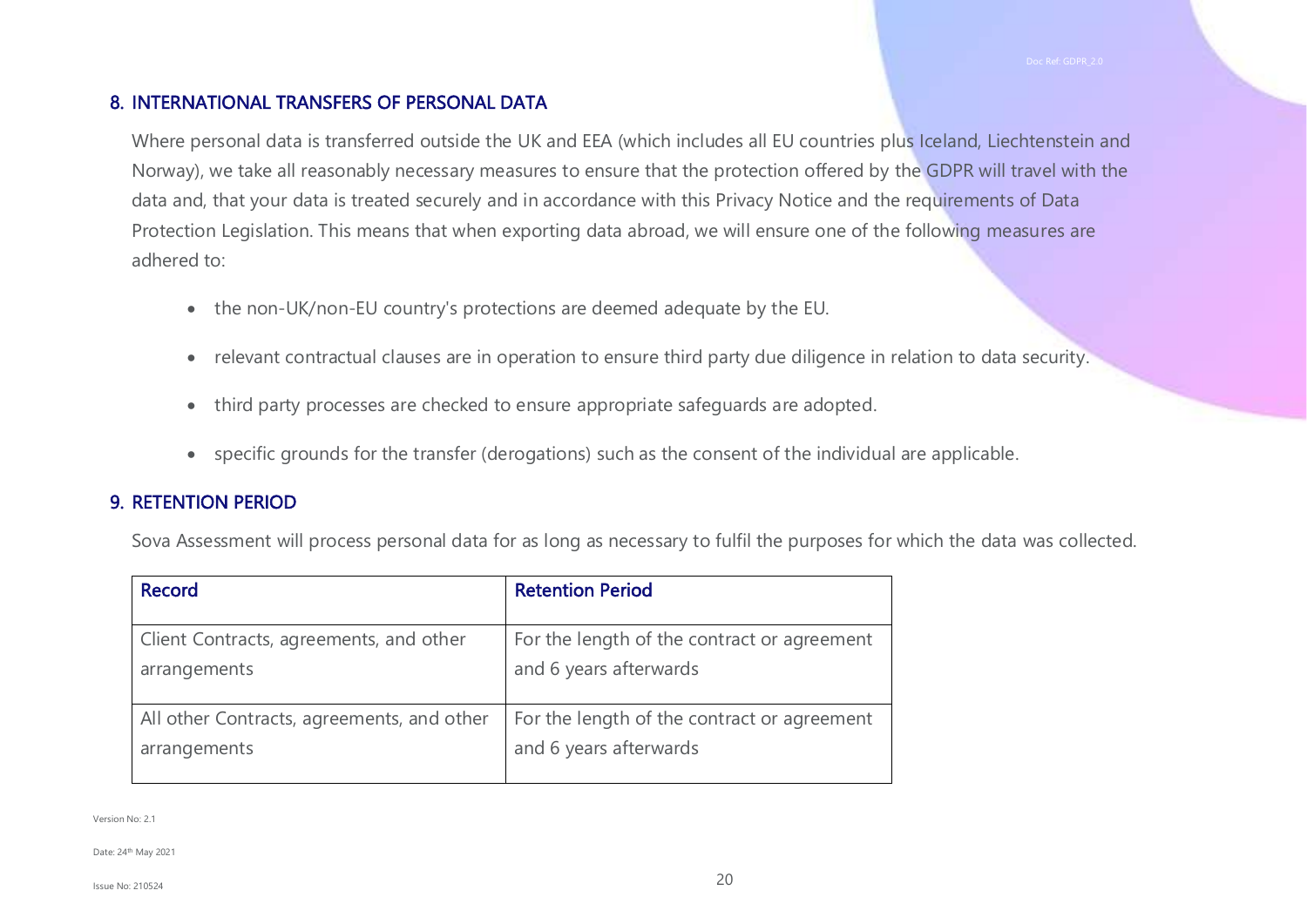| Correspondence                                          | Emails are archived and then permanently<br>deleted after 10 years                               |
|---------------------------------------------------------|--------------------------------------------------------------------------------------------------|
| Customer and client records                             | These records are kept for as long as they<br>are relevant to the operations of the<br>business. |
| All other records (supplier, sub-contractor<br>records) | These records are kept for as long as they<br>are relevant to the operations of the<br>business. |
| Opt-in and out agreements                               | For as long as necessary.                                                                        |

If you require further information on specific retention periods, please contact us (see section 4.2 for how to contact us).

#### 10. AUTOMATED DECISION-MAKING

Automated decision-making means making decisions about you using no human involvement. No decision will be made using Automated decision making.

Version No: 2.1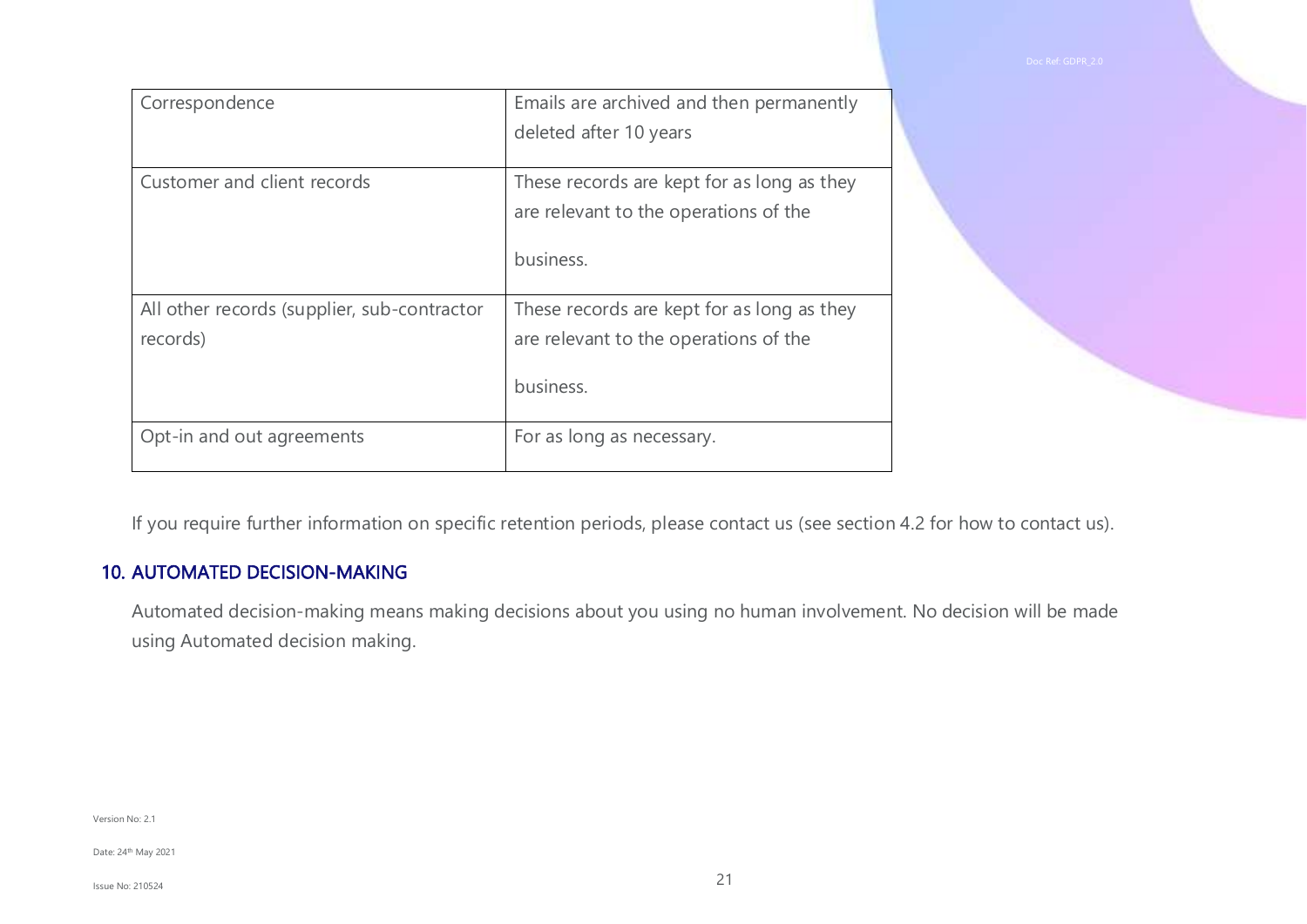#### 11. HOW WE KEEP YOUR DATA SECURE

Sova Assessment are committed to ensuring the security of your data. As the data processor, we ensure that all necessary steps are taken to protect against the potential loss, unauthorised disclosure of, or access to, the personal data we process or use. Sova Assessment adopts the following safeguards to ensure the security of your data.

- personal data will only be kept for as long as necessary to fulfil the purposes for which the data was collected, unless otherwise directed by you.
- access to personal data is restricted to authorised individuals.
- secure encryption policies are in operation.
- all the provisions of ISO 27001 certification.

### 12. YOUR RIGHTS AS A DATA SUBJECT

At any point while we are in possession of or processing your personal data, you, the data subject, have the following rights:

- Right of access you have the right to request a copy of the information that we hold about you.
- Right of rectification you have a right to correct data that we hold about you that is inaccurate or incomplete.
- Right to be forgotten in certain circumstances you can ask for the data we hold about you to be erased from our records.
- Right to restriction of processing where certain conditions apply to have a right to restrict the processing.

Version No: 2.1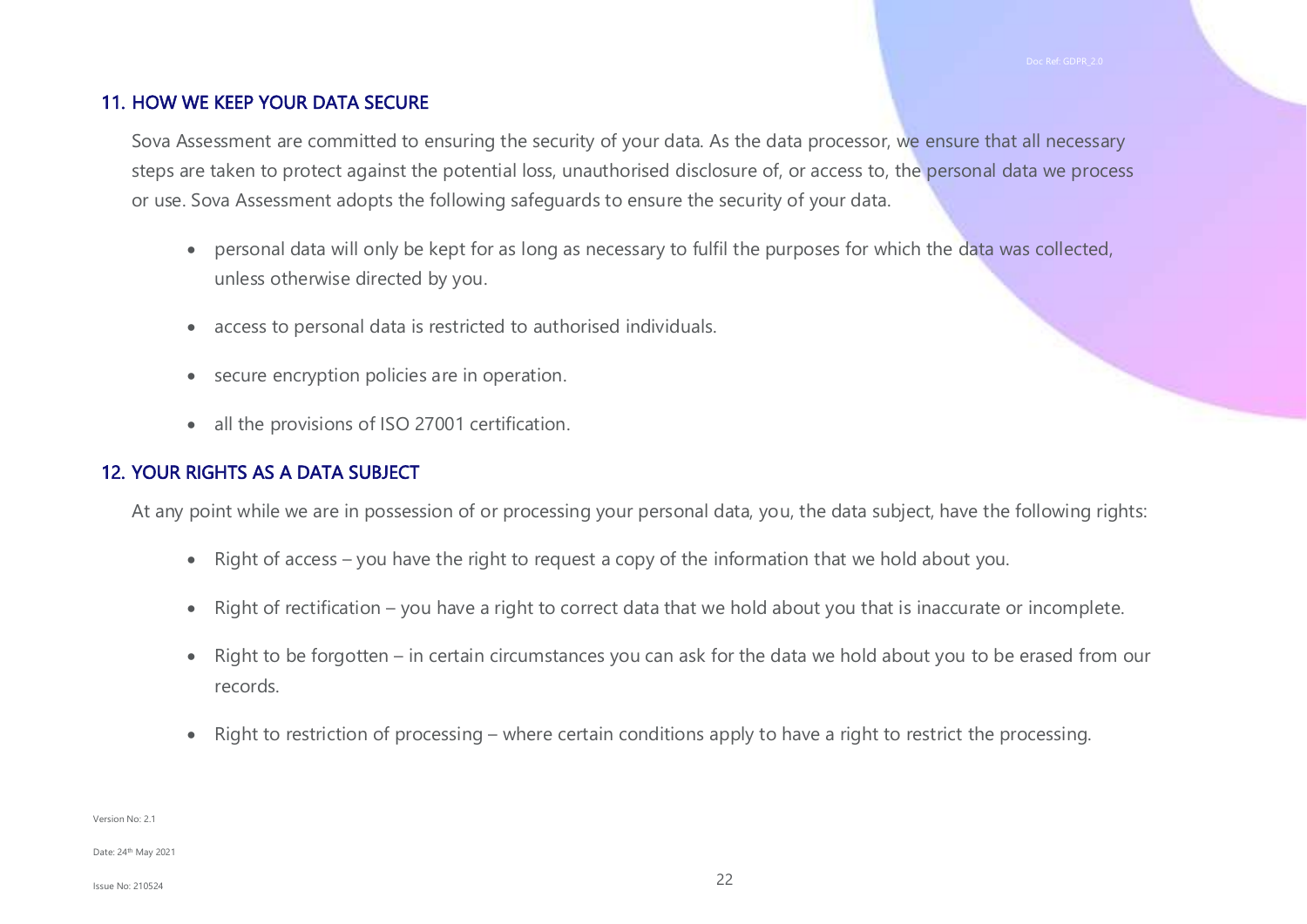- Right of portability you have the right to have the data we hold about you transferred to another organisation in certain situations.
- Right to object you have the right to object to certain types of processing such as direct marketing.
- Right to object to automated processing, including profiling.
- Right to judicial review: in the event that we refuse your request under rights of access, we will provide you with a reason as to why. You have the right to complain as outlined in clause 17 below.

You can exercise your right by contacting us at the following email address – [compliance@sovaassessment.com](mailto:compliance@sovaassessment.com)

If there are any third parties involved in the processing of your personal data, the above requests will also be forwarded onto the relevant parties (as stated in 7 above).

#### 13. CHANGES

We may update and vary this Privacy Notice from time to time. Any updates will be published on our website.

#### 14. COMPLAINTS

In the event that you wish to make a complaint about how your personal data is being processed by Sova Assessment (or third parties as described in 10 above), or how your complaint has been handled, you have the right to lodge a complaint directly with the supervisory authority and Sova Assessment's data protection representatives.

Sova Assessment has contracted the services of GRCI Law to act as its Data Protection Officer (DPO). Accordingly, Sova Assessment will seek advice, guidance, and input from the DPO where necessary.

Version No: 2.1